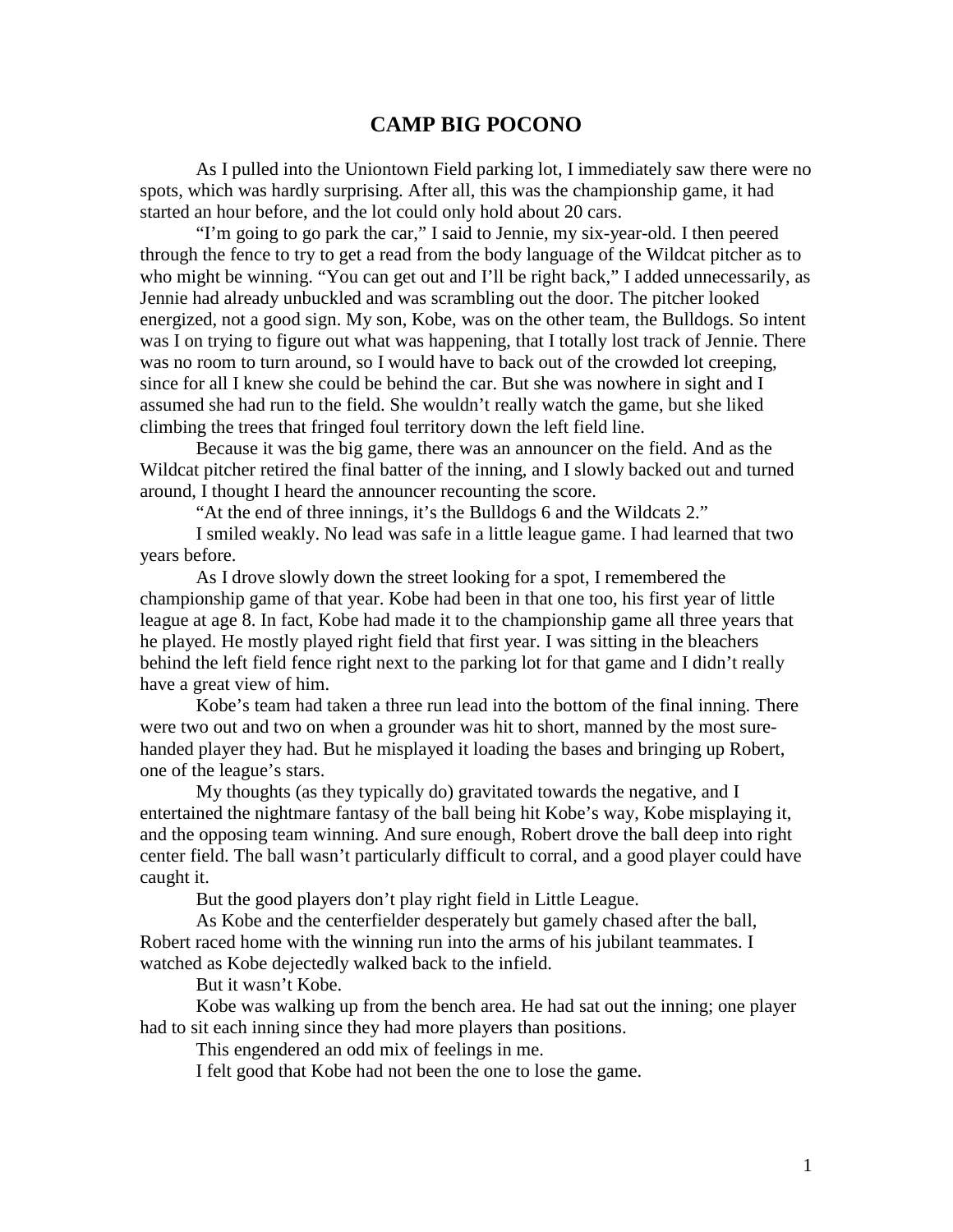I felt bad that his coach had so little faith in him that he chose the final inning as his inning to sit out.

I felt good that Kobe was not crushed as he and one of his friends somewhat obliviously walked towards the parking lot, chatting and laughing.

I felt bad that Kobe was not crushed as he and one of his friends somewhat obliviously walked towards the parking lot, chatting and laughing.

But mostly, I felt totally at a loss to know what to say to or do for Kobe..

In the car those two years ago, Kobe's mood did change. He was upset that he wasn't playing in the field that last inning, sure that he would have caught the ball. This had been a bit of a recurring theme during the year.

"Why can't I play the infield?"

"Why can't I pitch?"

"I'm the best hitter on the team."

In the years following, my wife, Robin, would be the point guard for Kobe's Little League interface, largely because she became a coach and coached his team. In any event, she was the athletic one, coming from a family of fine athletes. My family…well, they weren't athletes. Maybe I would have been an exception, but polio had robbed me of the use of one leg and half of the other. So not only did I fail Kobe genetically, I wasn't really in a position to even have a catch with him.

But there was no excuse for not knowing what to say to my son at moments like these. And I think the problem was exacerbated by the fact that I clearly knew what not to say.

Kobe might well (and, as it turned out, did) develop and improve as a ballplayer. But he was not a natural athlete. You could see the standout athletes in these games, even at age 8, 9, 10. I loved watching them play. I had had my share of fantasies about Kobe (similar to the ones I had about myself when I was his age). But I knew that there was no greater burden on a child than his parents' dreams for him. I knew better than to ever communicate to Kobe my expectations or disappointments, or my admiration or enthusiasm for one of his friends. So I tended to say nothing.

But I'm guessing kids hear a lot when you say nothing. And whenever I saw one of Kobe's contemporaries shining on the diamond, not matter how circumspect I was in my reactions, it was impossible to completely squelch my admiration for the boy.

Or girl.

Lucy was a small, thin little thing, who could whack the tar out of the ball, run and field gracefully, and throw and even pitch with most of the kids in Little League. She was playing second base on Kobe's team this very moment as I pulled into a spot some two blocks and a daunting hill away. I – and Robin and probably everyone for that matter – loved Lucy.

But for me, she was also a jolt of nostalgia.

The first time I saw Lucy play, and every time since, I found myself sucked back to the late 1950s, Camp Big Pocono, and Carolyn Marcus.

## -o0o-

As a red diaper baby, one would have thought my folks would have sent me off to one of the lefty camps, like Kinderland, Woodland or Webatuck. But they seemed to be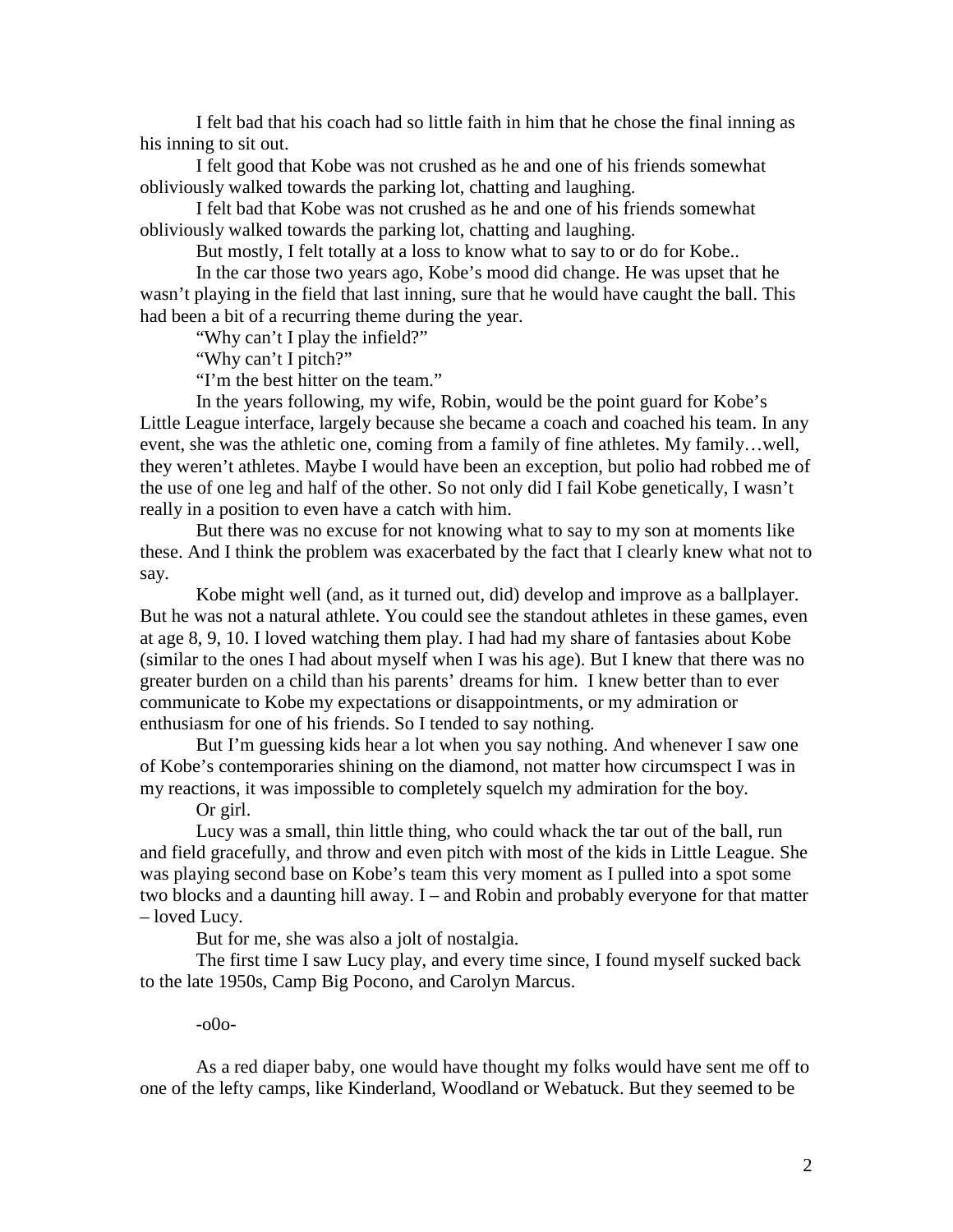chronically clueless about mainstream culture, even when the mainstream was actually a tributary within their subculture, the American Left. And so I never could understand what made them pick Camp Big Pocono for me (and as was the case for pretty much every similar mystery in my life, I never asked). The camp, located in northeastern Pennsylvania, a couple of miles from Stroudsburg, was a traditional camp for traditional Jews. About half the campers came from New York, the other half from Philadelphia.

So without the benefit of any explanation, I boarded the bus and off I went.

In my Bronx neighborhood, my gang was comprised of the children of socialists or communists. Now I was meeting kids that were just like the kids I had studiously avoided having anything to do with back home. Even more alien to me, the camp had Service every Friday night, and for the first time in my life I was exposed to my own religion. I learned the melodies (that I incredibly remembered 35 years later when, as a part of courting my cantor wife, I started attending synagogue) and got a rudimentary introduction to Shabbos.

As a kid, the music you listen to tends to compartmentalize you. On the left, that meant classical, jazz and mostly folk. Camp Big Pocono's campers listened to rock 'n' roll and show tunes. Most of them had no idea who the Weavers or Pete Seeger were, and the ones who did know dismissed them as commies. I would go to the rec hall and listen to the collection of 45s they played that included most of the contemporary hits. I liked a lot of the music. I actually was quite happy when someone played Johnny Mathis singing *Chances Are* or *Small World, Isn't It*. I was really happy when someone played the Kingston Trio singing *Charlie on the M.T.A.*, until Bernie Schwartz from Brooklyn threw it out the window to the cheers of a group similarly hostile to folk music. (For reasons that never became clear to me, Bernie felt it necessary to come running over to me after the heroic act to tell me he'd done it)

The kids dressed up for these dances. Some of the counselors wore cologne. They combed their hair in the styles of the time. I just put on whatever was up next in my cubby and paid no attention to my hair.

I was definitely interested in girls. So much so, that despite what was to be a lifelong terror of bucking authority, I went on a couple of midnight raids to the girls' bunks (though I lost heart and discontinued those excursions after I tried to sit next to Kandi Serota and she quickly and unambiguously changed her seat). After dinner, when commingling of the genders was permitted for a bit, one of the girls, Darlene, offered to give me back rubs. But it never occurred to me that she might be expressing a romantic interest.

I needed things spelled out.

Romance, or at least sex, was pretty pervasive. There was a masturbation craze that started that first year, with competitions on who could come the quickest (Barry Zwack, less than a minute pretty regularly; he must have been a big hit with the ladies in the years to come) and cock size (hands down – if that phrase is appropriate – to Richie Tropp).

All that spelled out a lot, but explained very little.

I kept thinking maybe I should have "dance" clothes or wear cologne or find something to do with my unruly mop of black curls (little did I know what an asset those curls would turn out to be; little did I know about anything, actually).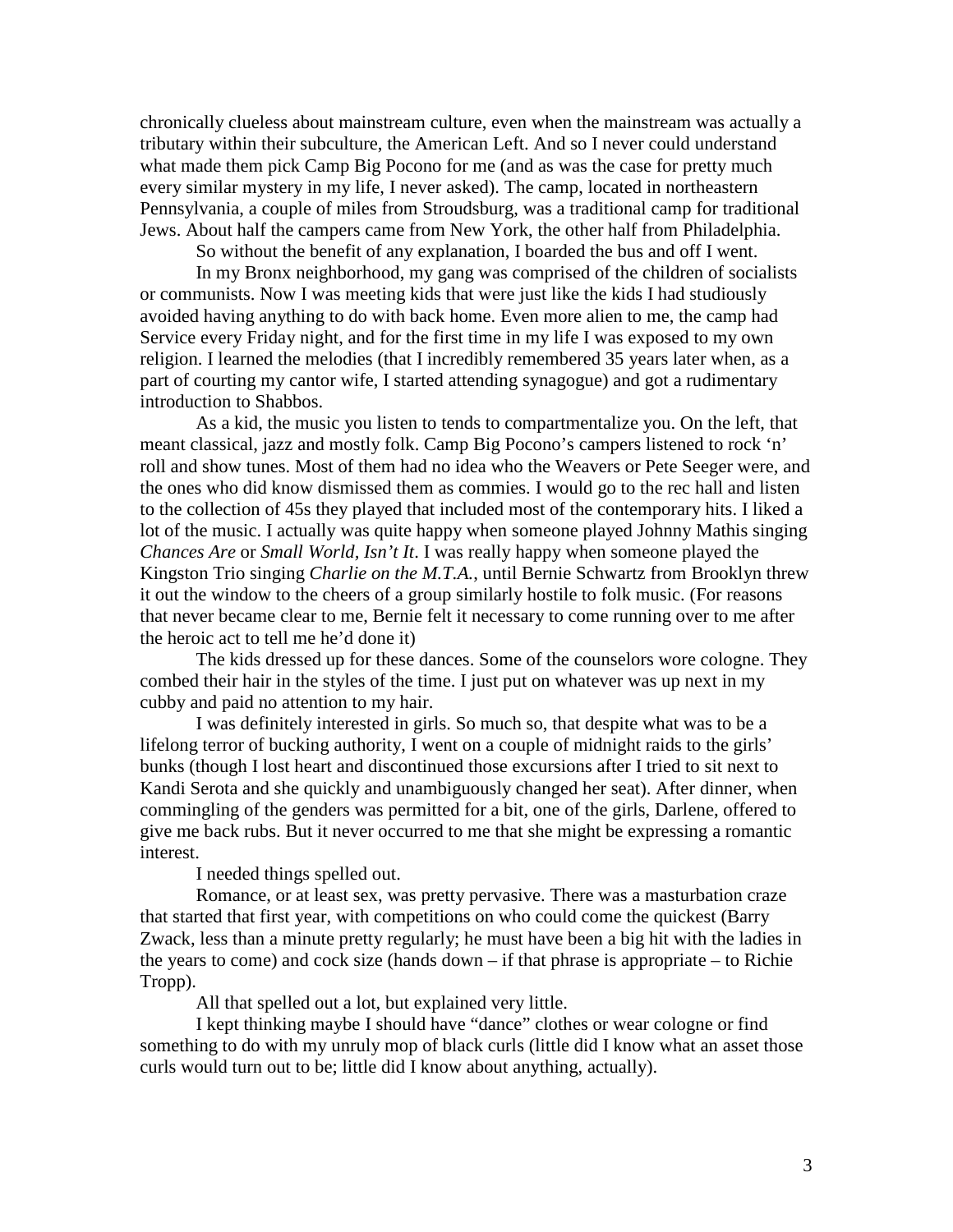But it was not in the rec hall but on the softball field that I began my transformation from nebbish to force to be reckoned with. It took three years, and quickly moved from the softball field to other arenas, but it was a journey I would ever remember.

I played a bit the first couple of times we went down there. But as always in sports, I was a liability, and like in most other spheres of my life, I didn't really feel comfortable asking my bunkmates in bunk 5 to compensate for my limitations. I could play first, maybe even pitch a little. Someone would have to run for me when I hit the ball. And nobody complained. But we weren't even beating bunk 4, kids a year younger, forget about bunk 6.

The team was kind of loosely put together by the counselor and junior counselor. I, relying on some genetic need to organize (my pop had been a union organizer for a while) decided to stop playing and instead become the team's manager.

I changed a few positions around. I put together a batting order that made sense. I talked to them as if they were a team.

Why anybody listened to me or let me do this is another mystery lost to the ages. But they did. And we started winning regularly. That it had anything to do with me is highly debatable. But clearly I wasn't doing anything to stand in the way of success.

But none of this was likely to impress the girls, which was becoming more and more my goal.

I knew exactly what I was looking for too, a leftwing, long-haired Bohemian.

Camp Big Pocono was not particularly fertile ground for this hunt.

However, whatever my mind had in mind, my body had its own ideas. I was a sucker for pretty, there was no doubt about that (Kandi Serota being a case in point). But I was about to find out I was drawn to something else.

And so, as I and my bunkmates trekked our way to the riflery range one morning, we passed some girls playing softball.

And on the mound was Carolyn Marcus.

Carolyn was blond, broad-shouldered and quite athletic in appearance. She was from Philly and a CBP veteran. And as I watched her windmill the ball in, I was awestruck. I have no recollection if I thought she was pretty or not at that moment. But watching her pitch, I knew I was looking at a thing of beauty.

And I was hooked.

I quickly learned her name and that it was pretty well accepted that she was far and away the most accomplished girl athlete in camp, maybe the most accomplished athlete girl or boy. And for all the confidence and swagger she radiated on the playing field, no one could talk about her without mentioning how modest and unassuming she was.

She was a star.

As the days went on, my crush on her just grew and grew. But any notion of my coming on to her at that point (even just introducing myself) was laughable. There was a very daunting abyss between us: the huge gap between an obscure newbie and one of the camp's crown jewels.

But even at 12 years old, I loved a challenge.

-o0o-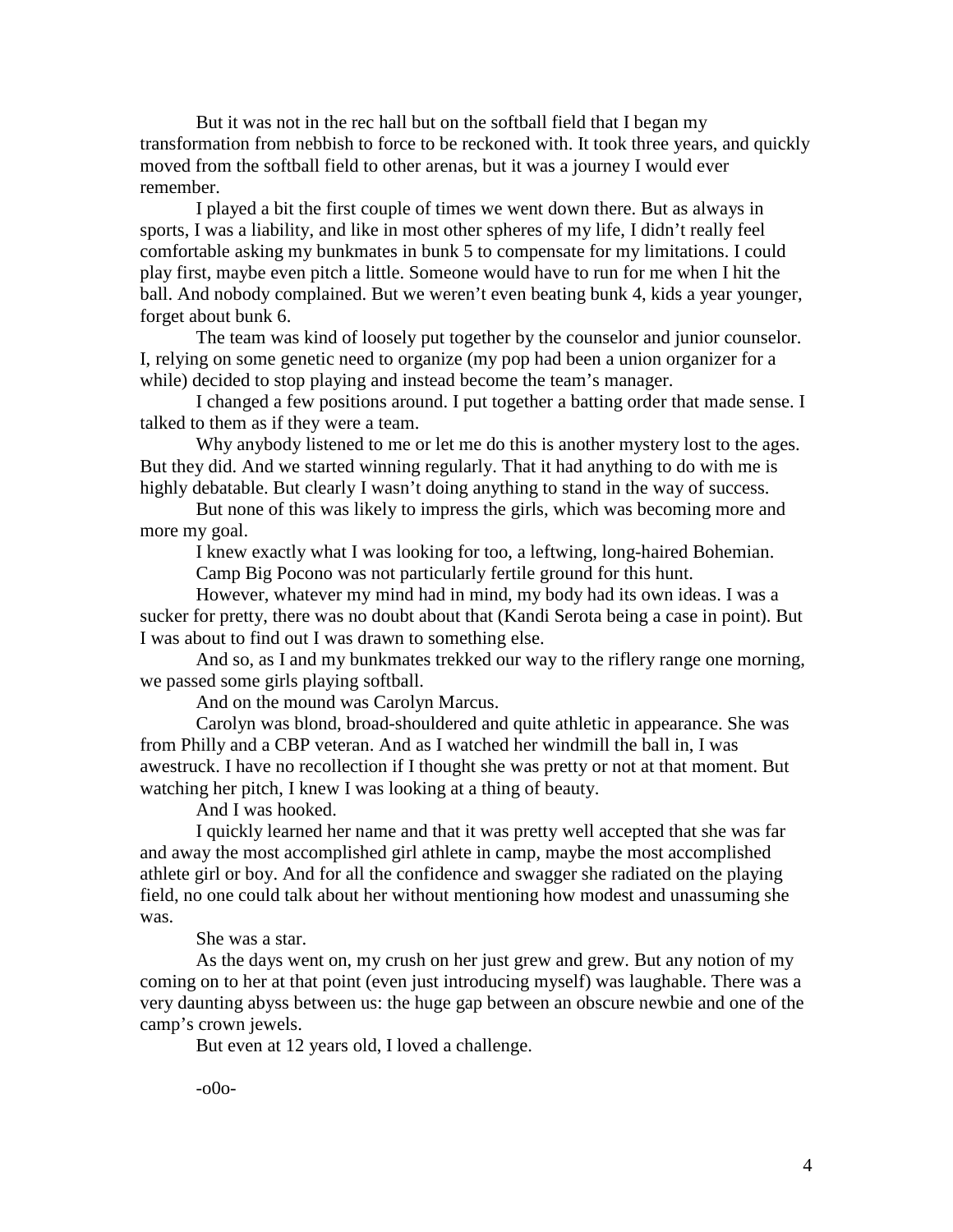As I made my way up the hill towards Uniontown, I became increasingly nervous. What is this investment we have in things totally out of our control, like rooting for a baseball team. True, there was the practical consideration of how much consoling was going to be required for my wife and son if the Bulldogs lost. But the person who was going to need the most consoling was me. As I slowly made my way in the 90 degree heat up the hill, my thoughts moved from Kobe's first year loss to the championship game of the following year.

That season, Kobe's second in little league, had been a treat for me in many ways. Kobe's game improved; my attitude did also. I was at a number of games and got to know the team.

Including Lucy.

Like with Carolyn so many years before, I had no idea if Lucy was pretty or not. She was just really talented in a way that captivated me. I had similar feelings about other teammates or friends of Kobe who really excelled in one thing or another. I was fifty when Kobe was born, he was my first kid. But I had spent a lot of time with kids in my life, I really enjoyed them, and was drawn to the really talented ones (as opposed to my wife, whose maternal and teaching instincts seemed to be most stimulated by kids who were struggling or in trouble).

And I soon added to my list of fantasies about Kobe, the fantasy of Kobe and Lucy someday hooking up.

In that second season, Kobe was still in right field, occasionally at second base, and once in a blue moon they let him pitch a little. There were better pitchers on the team (Lucy among them). And he hit pretty low in the batting order. But he busted his ass when he hit the ball, and knew how to work out a walk, and he became one of the better bunters on the team, using his speed (inherited from his mom) to great advantage.

The team went on to have a terrific season, and made it to the championship game. Because they were still the "minors," their game was in the morning, which crushed Robin who worked Saturday mornings. She blew off the 9:00 Torah study but she would have to conduct the bar mitzvah at ten-thirty, which meant leaving the game at 10:00, when it was barely an inning old. She left me with strict instructions to call her with game updates that she could check on her cell at every opportunity.

The game was exciting. I was amazed how evenly talented the teams in this league were, or at least how competitive most of the games were. Earlier rounds had seen one or two blowouts, but for the second straight year the championship game was close. Kobe's team trailed by a couple of runs early, and then came back to build a four-run cushion which had eroded by the final inning to just one.

The opposition loaded the bases with two out.

But then Dante came up.

Dante was one of Kobe's friends. A really sweet, engaging kid, and endearingly offbeat in many ways, Dante's talents (and more tellingly, his demeanor), did not translate well to this kind of competition.

Dante walked to the plate as behind him his teammates heaved a collective sigh of despair. One could almost hear a disembodied voice intoning: Abandon all hope.

When he waved at strike three, Bulldog arms shot up in the air and the kids formed that familiar amorphous mass on the field as the announcer shouted out the final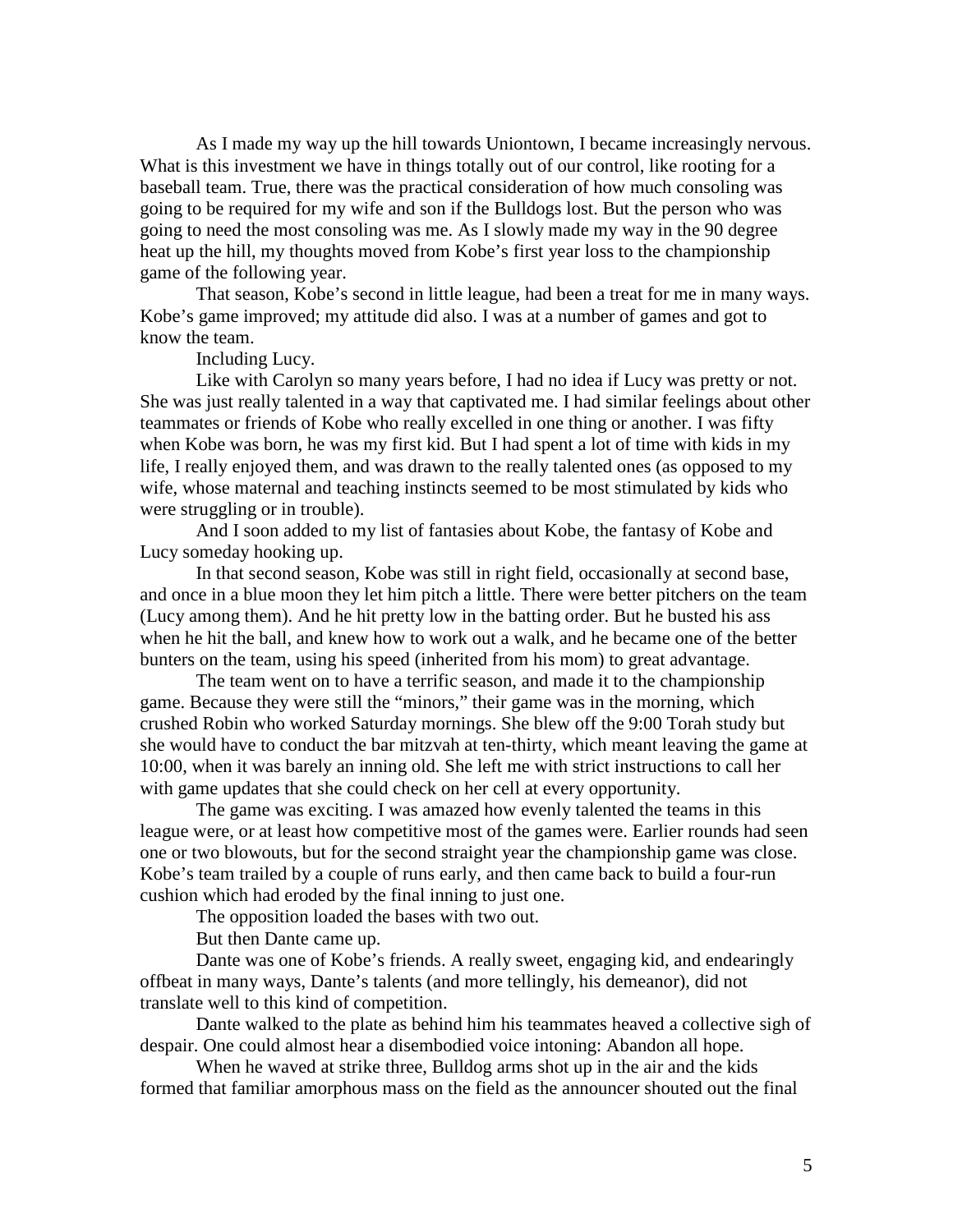score and the obligatory congratulations. I had been running a pitch-by-pitch account into my cellphone for Robin, and I now put it away and picked out Kobe to see who he was embracing or who was embracing him.

It wasn't Lucy.

We went to the pizzeria in town to celebrate with some of the other players. Kobe particularly wanted to sit with Matt, who had played on the losing team. I watched, astonished at the resilience Matt displayed, as despite the crushing defeat, he seemed to be thoroughly enjoying lunch.

And his friends.

I beamed at Kobe, who had made two key catches in right field (and just missed what would have been a terrific catch in right center).

I wished Lucy was there.

I wished Kobe wished Lucy was there.

These memories of year two occupied me until, as I neared the field, I could hear the announcer.

"And that's the final out. But the Wildcats strike for three runs, and in the middle of the fourth it's the Bulldogs 6, the Wildcats 5."

## -o0o-

I didn't think often of Carolyn during the school year following that first summer at camp. As I floundered through  $9<sup>th</sup>$  grade there were other girls for me to moon after. But there was no question but that I wanted to go back to camp the following year. I had unfinished business.

I was now in bunk 6. There were a lot of returnees, some new folks, and of course, Carolyn. But she was, to my thinking, as unapproachable as ever. Not because she radiated "stay away" signals, but because I felt like I wasn't even a blip on her radar.

And it's not like I had any expectations about her, or even a plan. All I knew was I was driven in certain directions in my life. And all too frequently the driving force was my desire – make that *need* for romance.

During my first summer, among the many new experiences I had was Color War. The camp was divided into the Blue team and the White team (Jewish camp, remember, plus those were the color clothes almost everyone had) and for a week we engaged in athletic competitions, with the winning team getting points for each game won. On the final day, which was a Saturday, the two teams would compete in the "Sing," in which they each sang five songs, the music taken from popular or show tunes, the lyrics written by the counselors. I had trouble distinguishing the "categories" for each song, but there was a fight song and a march and a couple of others, and then the alma mater. Points would be awarded for each song based on how well they were performed. The points for winning a sporting event paled in comparison to how much you got for the Sing (maybe to even the playing field, maybe to stress culture over athletics – Jewish camp, remember), so typically the Sing decided everything.

I immediately got into it. My team, White, won that first year, and I loved the energy, the competition, and mostly winning. Carolyn was on my team which helped enormously in the sports. I competed where I could, like swimming.

But I was fascinated by the Sing and the writing of the songs.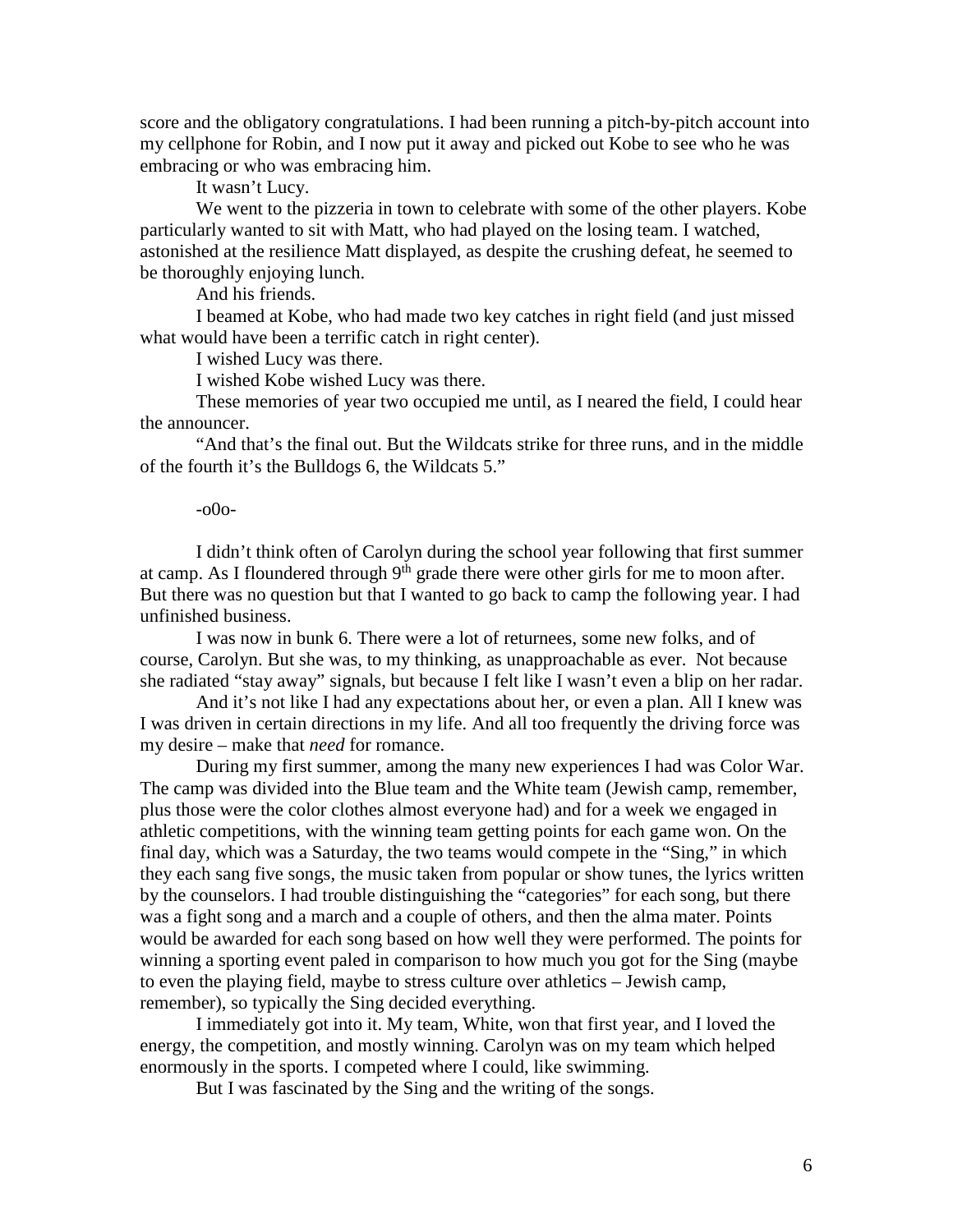For some inexplicable reason, I, at the age of 8 or 9, while walking home from school one day, started making up words to the incredibly popular Davy Crockett song, writing lyrics about keeping the streets clean, which was a somewhat ubiquitously promoted campaign in the City at the time.

*Litter, New York litter* 

*A terrible sight to see.*

I wrote several verses and showed it to my folks who encouraged me to show it to my teacher. The school sent it off to Mayor Wagner's office, and I got a special commendation for the song.

So I knew the drill and I had the skill.

And as Color War approached, I found myself writing a Color War song.

There is inspiration and motivation; two different things. I never thought of myself as inspired. That seemed to be reserved for "real" writers. I thought of myself as motivated. The need to shine, to star, to be somebody, to get on the radar of all the Carolyns I would ever meet motivated me to create.

For a tune, I had found myself stuck on "On the Steppes of Central Asia," by Alexander Borodin, a favorite composer of mine at the time. Of course, picking such an obscure classical selection would have been completely inappropriate for a Color War song. The tunes needed to be ones that were familiar to the kids so they could learn them quickly. But Borodin's music had been popularized in the hit Broadway show Kismet, and one of the melodies from "Steppes" had been used for the song *Sands of Time*.

I ended up with: *Sands of time, swiftly fall Campers here will e'er recall CBP how we love thee Yes we'll all return next year* 

Okay, not great, even for a 13 year-old, but definitely in keeping with the kind of lyrics that typically were used in the alma mater, the fifth of the five songs performed at the Sing.

I showed it to the general of my Color War team (White again; Carolyn on my team again) who seemed to like it, but they had an alma mater already which they preferred to go with.

And apparently it was good enough to enable White to win again.

Another summer passed without me scoring with any of the girls up at camp, certainly not Carolyn. And this was to weigh on me heavily.

But I had gotten my feet wet.

-o0o-

Kobe lead off the bottom of the fourth. He worked the count to three and two. The kids were encouraged to swing and not to work out walks, by the umpires and the coaches. With the size of the strike zone for these little kids and the general skill level of the pitchers (who were limited to a sixty pitch count, so you had to use several every game), umpires tended to enlarge the zone, particularly on the high end. Kobe watched a third strike go by.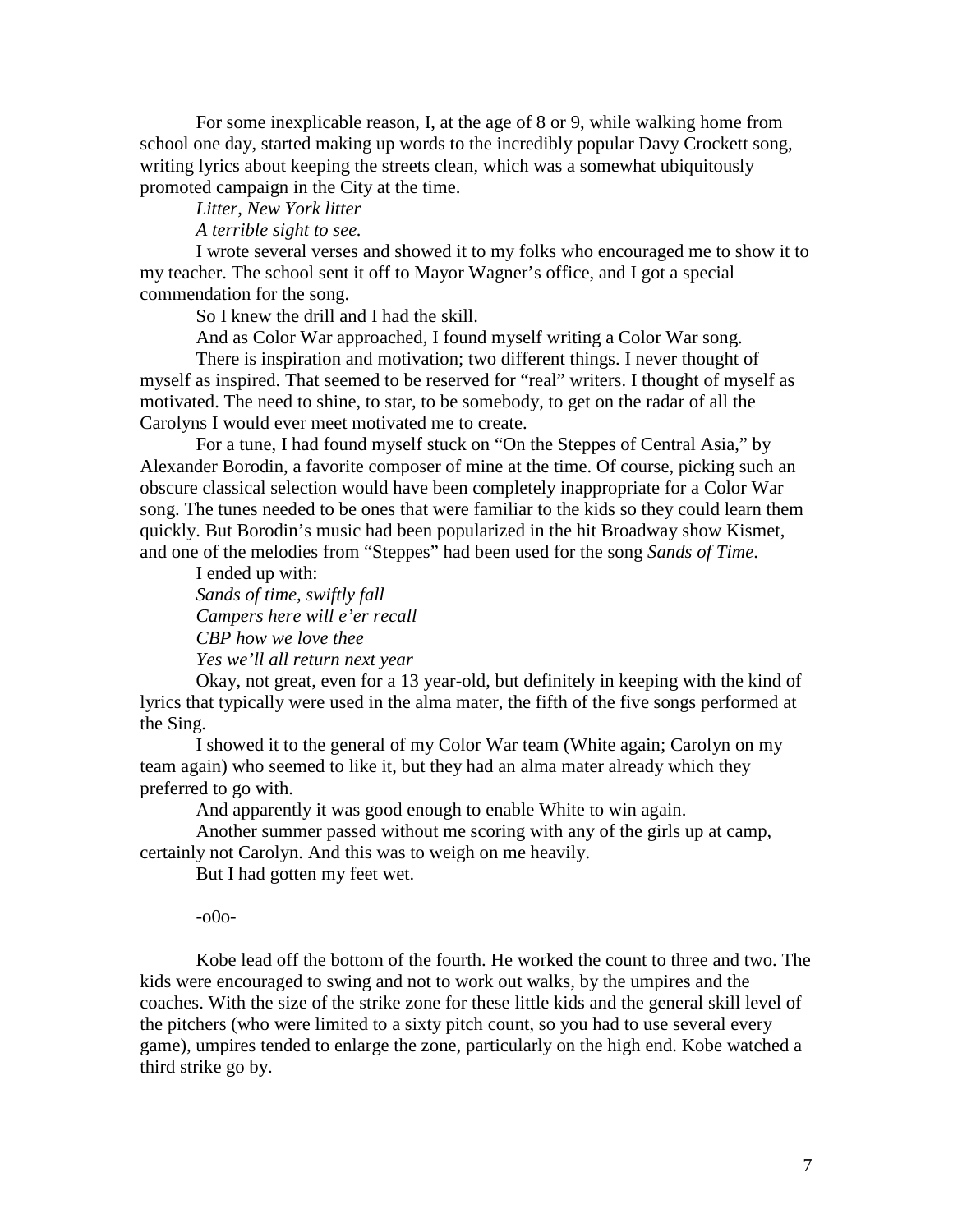That was actually the only at bat of Kobe's that I got to see that season. With mom coaching the team, my job had been to take care of Jennie.

The Bulldogs didn't do any damage in the inning.

In the top of the fifth, the Wildcats got the lead runner on base. He then attempted to steal second. The peg from Jonah, the catcher, Lucy, and the runner all arrived at the base at the same time, the ball coming in on a hop. Lucy lost her balance trying to avoid the runner but was able to backhand the short hop and slap the tag on the runner as she was falling down. This sapped a lot of energy out of the Wildcats who proceeded to go down meekly.

The Bulldogs followed suit in the bottom of the fifth.

Little League games were six innings long, so it was three outs to go.

Robert, the kid who had beat Kobe's team two years before, was now his teammate and was pitching. His pitch count was up there. He was their best pitcher so they wanted him to finish out the game.

The first batter for the Wildcats popped the ball up to the middle infield. Matt, the shortstop, and Lucy, the second baseman, converged on the ball. This looked like a classic bump together nobody catches the ball situation. But Matt called Lucy off, and she heard him, deferred, and Matt put it away for out number one.

The Bulldogs were well-coached, which was the hallmark of their success. They played like an actual baseball team. They had players with greater skill sets than other players, but you never walked away from a Bulldogs victory thinking anybody had won the game for them. They won as a team, which was to the great credit of their three coaches, including Robin, who not only taught the fundamentals, but kept firmly in mind that they were dealing with ten and eleven year olds kids who wanted to have fun, and wanted to win. This was a team that trusted one another. It was a team without stars.

The next hitter grounded the ball to Matt at short. I, from my perch standing down the left field line, immediately flashed to the error made on just such a ball as that that opened the floodgates for the Bulldog's loss two years prior.

But Matt fielded the ball cleanly and threw out the batter.

That brought up Gabe.

Gabe was a very intense kid, a very vocal kid, and a terrific athlete. The kind I would normally have been drawn to. But Robin had reported that when the Bulldogs had played their qualifying game two days before, Gabe had been there keeping track of the pitch count, since under Little League rules, the pitch count of any pitcher in that game would be considered if he pitched again in the championship game.

Gabe was asked what he was doing.

"We're just making sure nobody is cheating," he said.

I wasn't drawn to Gabe.

Robert was down to eight pitches left.

He went to three and two on Gabe, and then walked him.

"Did you see that," Gabe complained as he trotted down to first, "he walked me intentionally." Which certainly made no sense since that put the tying run on base and brought up the potential go ahead run in the person of Alex. In the fourth inning, Alex had hit a prodigious 250 foot three-run homer that had actually cleared the fence and fallen into the parking lot.

So Robert was to face off with the most feared hitter in the league.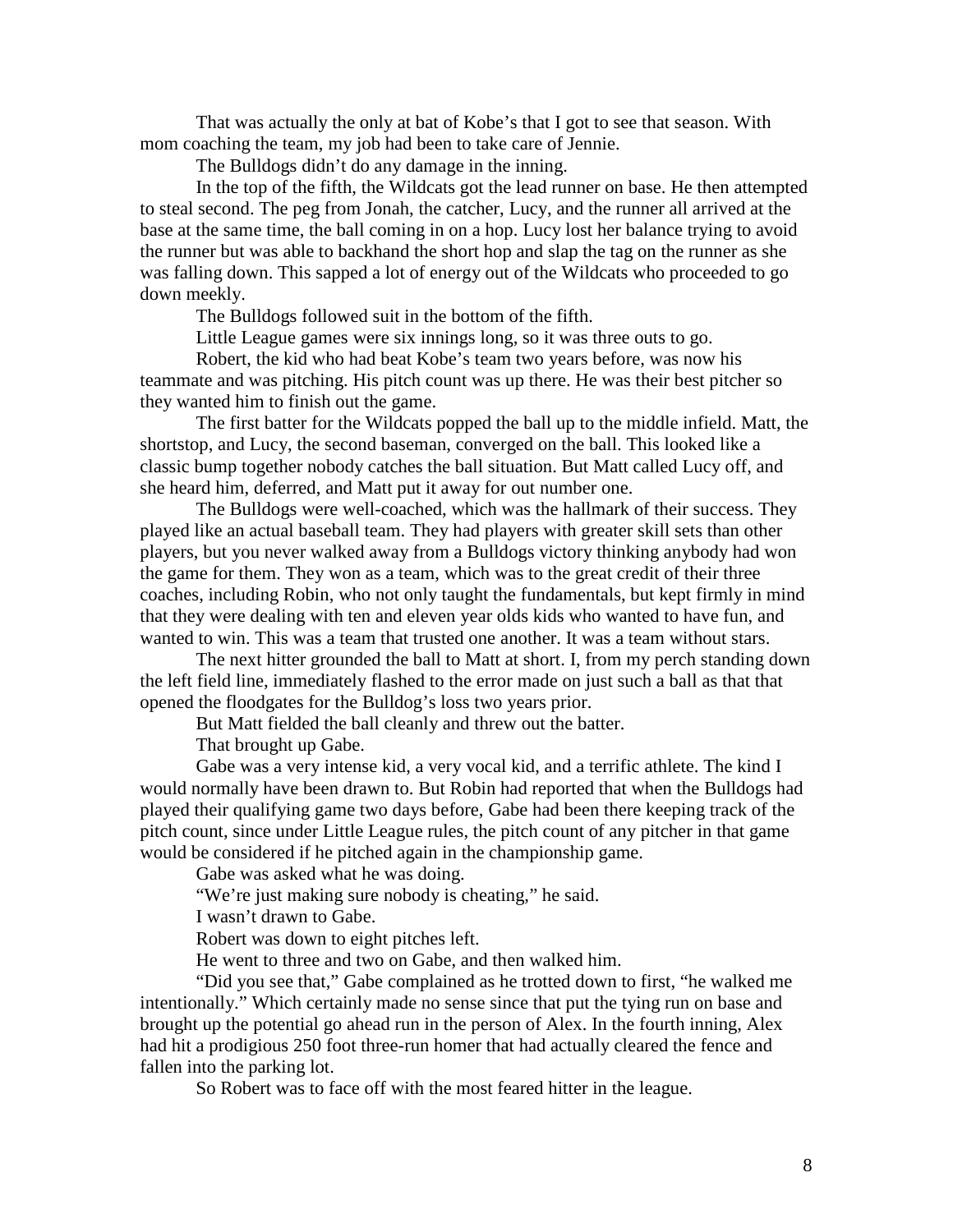Matt at short turned to face the outfielders.

"Kevin (the left fielder), Kobe (the center fielder), if he hits the ball to either of you, throw it to me."

Matt was a take-charge guy, but he was only reflecting the good basic baseball that was the recurring mantra of the Bulldogs.

While the outfield was considered the spot for the lesser skilled players in Little League, at this level a fair number of balls were hit out there. And Kobe's speed was a great asset, which might have been why he was in center.

Robert had two pitches left before he would have to be yanked. The first pitch was a ball.

Robert's next (and last) pitch was right down Broadway, and Alex got the fat part of the bat on it and hit a screamer into left center over the outstretched glove of Matt that then headed for the gap.

Gabe raced around the bases as Kobe ran over and cut the ball off.

Kobe unhesitatingly pegged a strike to the waiting Matt, who wheeled around and threw the ball to Jonah, who was standing in front of home plate. The ball hit his mitt as Gabe was sliding between his legs. Jonah applied the tag.

People talk about time stopping or standing still at moments like this. But for me, time simply ceased to exist. This was a moment that would refuse to be locked in, one I experienced as many moments, decades apart, all converging. I stood and absorbed it all as I watched and waited for the umpire's call.

His hand shot up with the thumb extended.

"Y'er out!"

Gabe was out at the plate.

The Bulldogs were Little League champs.

There was pandemonium on the field as the players, coaches and parents all converged. Even Jennie, who had spent most of the last few innings climbing trees, got it, as she jumped for joy.

Which was way more emotion than Kobe was displaying. Kobe didn't celebrate winning; he just experienced the relief of not losing.

*Just another lousy gene I handed the kid*, I thought.

Just another expectation.

By the time I had lumbered down to Robin, the initial exhilaration had abated a bit. Eventually there were a few short congratulatory speeches from the coaches before they lined up to do the handshakes with the Wildcats. Matt made a speech that gathered together all the applicable clichés that stressed team play. Everyone was good with that. Nobody wanted credit.

There was a Little League picnic scheduled for later that afternoon. I had baked brownies. I hoped the kids would like them enough to ask who made them. I hoped Lucy would ask.

In the face of this textbook lesson on team play, I still wanted to be a star.

-o0o-

Bunk 6 was as high as you could go as a camper. If you returned the following year you became a waiter (if you were a boy) or a CIT (if you were a girl). I obviously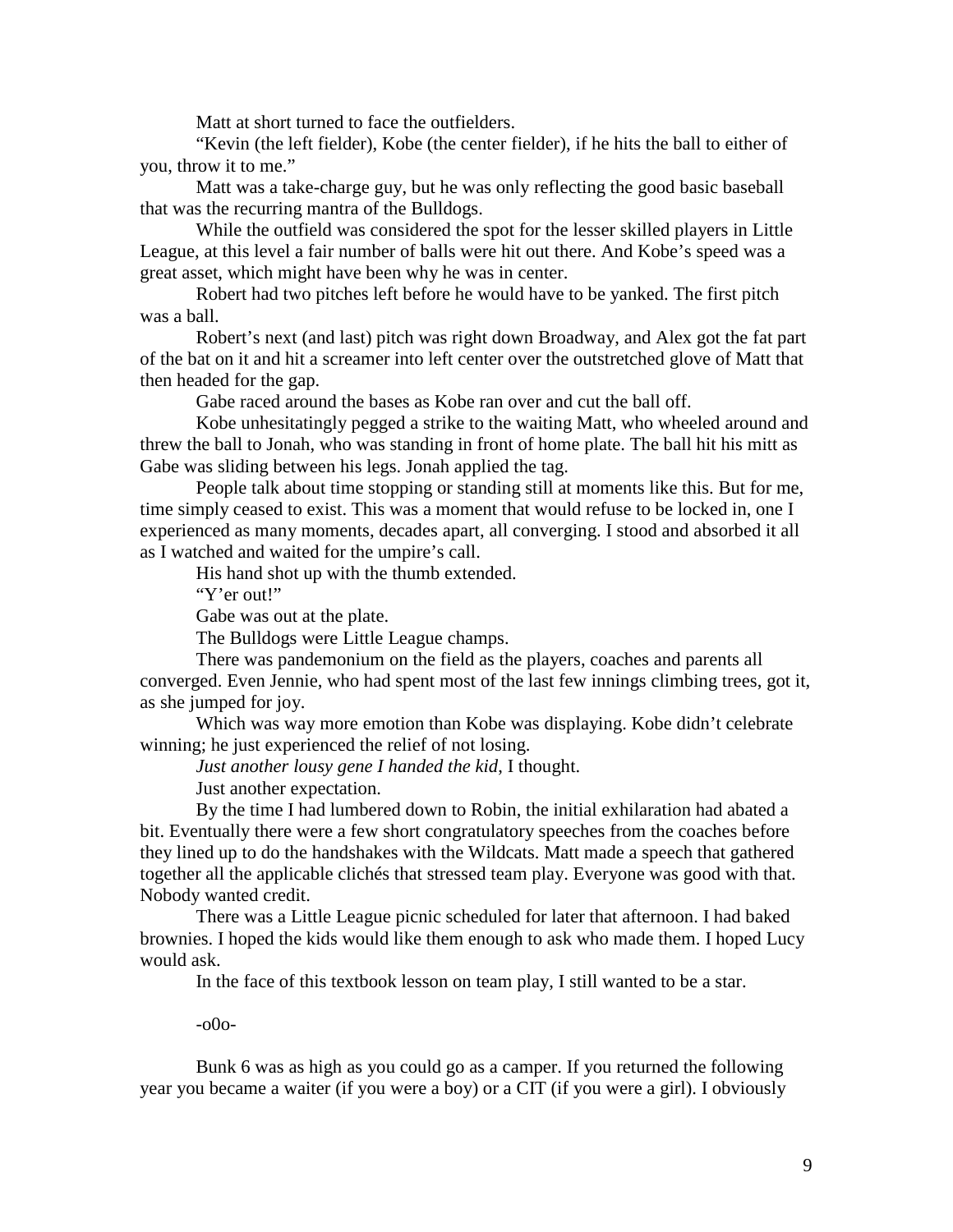couldn't be a waiter so the camp offered to make me a CIT for bunk 1. I even got paid a hundred bucks for the summer, money that I used immediately upon my return in the fall to purchase the Gibson 12-string guitar with which I would be identified in the years to come.

I was happy with this arrangement. I was coming off my first year in high school, and at 14, girls were virtually always on my mind. Two of my closest male friends had lost their virginity that year. But it wasn't just the natural urges of puberty, nor the sense of competition that most drove me.

It was the quest which was to characterize my life, the quest for validation.

Being a counselor meant that the evenings were free for socializing at the rec hall. There was the usual assortment of young ladies, a couple of new ones, and of course, Carolyn. I still could not work up the nerve to put any moves on her, although by now I was much more comfortable chatting her up. She didn't seem to have any other attachments. She was always sweet and friendly. But I would need some significant encouragement before I would try to advance the ball, and that didn't seem to be in Carolyn's nature, even if she was interested in me.

One thing that I felt encouraged by was Leah Cohen. Leah was definitely one of the highlights at Camp Big Pocono. A knockout, she had the effervescence of a cheerleader but without the superficiality. She seemed particularly comfortable performing very capably in the slightly naughty skits that were occasionally put together. But most of all, she loved romance. Being a counselor, she came up early and usually by the time the campers arrived, she had found her summer love. This summer, however, there wasn't anyone there for her among the counselors, and so she set her sights on one of the waiters, Bob Jampol, who had been a bunkmate of mine the year before, and was a year or two younger than her.

It was summer camp. Anything was possible.

I easily glided through the first six or seven weeks of camp, a veteran now and a recognizable personage. However, I was not any closer to Carolyn and not any closer to figuring out a way to get closer to her.

But as Color War approached, I got a huge surprise and a huge break.

Color War teams each had a pair of generals, one of each gender, selected from the counselors. Generally speaking these selections reflected the thinking of camp management of who the most charismatic of the counselors were.

I was picked to lead the White team.

Two or three years the junior of any other counselor, I was caught totally off guard. I was not only not particularly charismatic, I wasn't even particularly mature. My first thought was that they were doing something for the crippled kid. But whatever the reason, I jumped right into the role.

The first responsibility for Color War generals was to meet with the camp directors and select their teams. The generals took turns picking, going bunk by bunk. As I looked at the roster, I quickly did the math (my best subject) and realized when they got to Carolyn's bunk, Blue was going to have first pick. There was no question that she would be selected.

As soon as I figured this out, I stopped the proceedings and without consulting with my co-general, Amy Geller, proposed a trade. This was unheard of, but Leah, who was one of the Blue generals, and who knew a crush when she saw one (despite my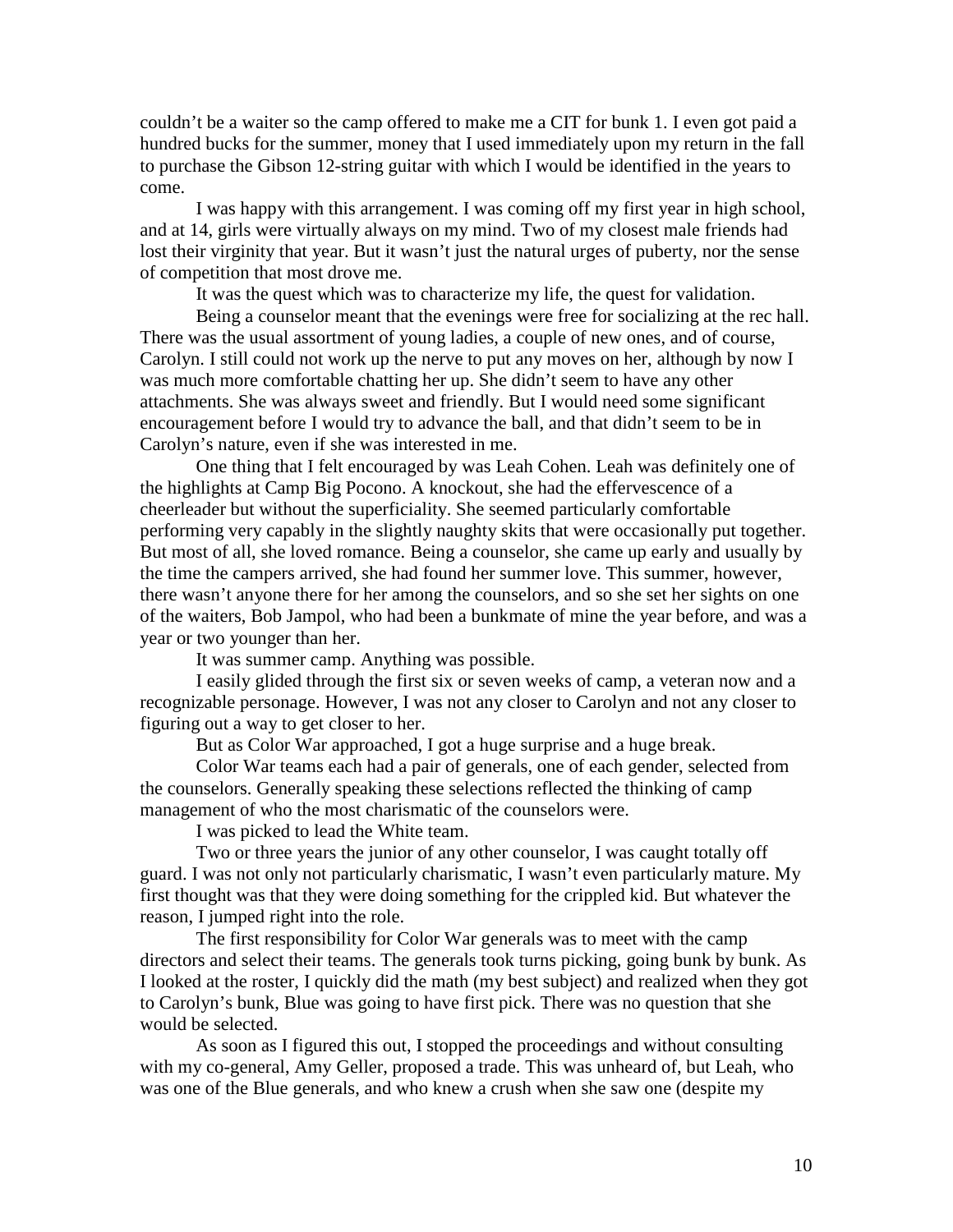insistence that it was Carolyn's athletic abilities that prompted my request) prevailed on her co-general to acquiesce. He didn't need much convincing, as the overly generous offer I had made would allow Blue to have two of the top male athletes. And so, despite Amy's hostile glare (which I was to see several times in the following week) for the third straight year, Carolyn and I were on the same team.

I'm not a natural leader. I'm not a rah-rah kind of guy, I always felt I was going to lose, and I was lazy. My co-general, Amy, got on me eventually for not being more visible as a general, particularly in light of the hole I had put the team in by my unilateral action in getting Carolyn. But I did have an important contribution to make to the team, and I knew that. I would write songs for the Sing, and I felt fairly confident in that area at least.

Of the five songs needed, I would write three, including the all-important alma mater. Another counselor, Jake Hart, volunteered to write the other two.

He dropped in on me to sort out which songs each would be responsible for.

"See, this is how I do it," Jake explained, taking out a paper and pencil. "I mark off with dashes each note of music," he said, doing so on the paper. "And then I know how many words I need to fill in the blanks. You should try it," he added.

I smiled and nodded and displayed the feigned enthusiasm that I was to become so proficient at as the years went on. I made sure that Jake would be writing the two songs with the least point value, and I would have the more important ones. And then got back to my own writing.

The first two tunes were pretty much in keeping with tradition, but I tried to find different rhymes, to attack the writing with something fresh, and to bring a little humor to the songs. I would, in the years to come, find myself writing these song parodies (for lack of a better term) on a number of occasions. And I was really good at it, largely because I knew my audience, I knew what would please them, how to get them to laugh, and to cry. In fact, my writing was always geared to specific audiences, many times an audience of one: whichever woman I was trying to romance at the time. But I could hack it as a writer.

I had opted for Russian as a language choice in my sophomore year at high school (a logical choice for a red diaper baby, I thought). And Mrs. Karlin had taught the class some Russian songs, including one that had been recently written and recorded there and had become a humongous hit in the Soviet Union. The song was *Moscow Nights*, and it had a beautiful and very Russian melody that sounded as timeless as any folk song. This would be my alma mater.

Once again my instincts served me well. The judges at the Sing would be Jerry Balis, the camp director, and some other board members, all Jews, who would themselves have probably been brought up listening to Eastern European and Russian music. They would certainly find this tune very appealing and nostalgic.

I also had a sense of presentation. Under an August night sky in the Poconos, this song would sound as if it was an organic extension of the bucolic surroundings, capturing perfectly the cruise ship atmosphere of summer camp, where, as the ship nears its home port, everything attains a special significance and intensity, wistfulness and sweet sorrow.

I had performed the song on stage in high school with Sidney Landesman playing his accordion and singing, I playing my guitar and singing harmony. We sang in Russian, of course, but at my suggestion added a verse in English using a translation I had penned.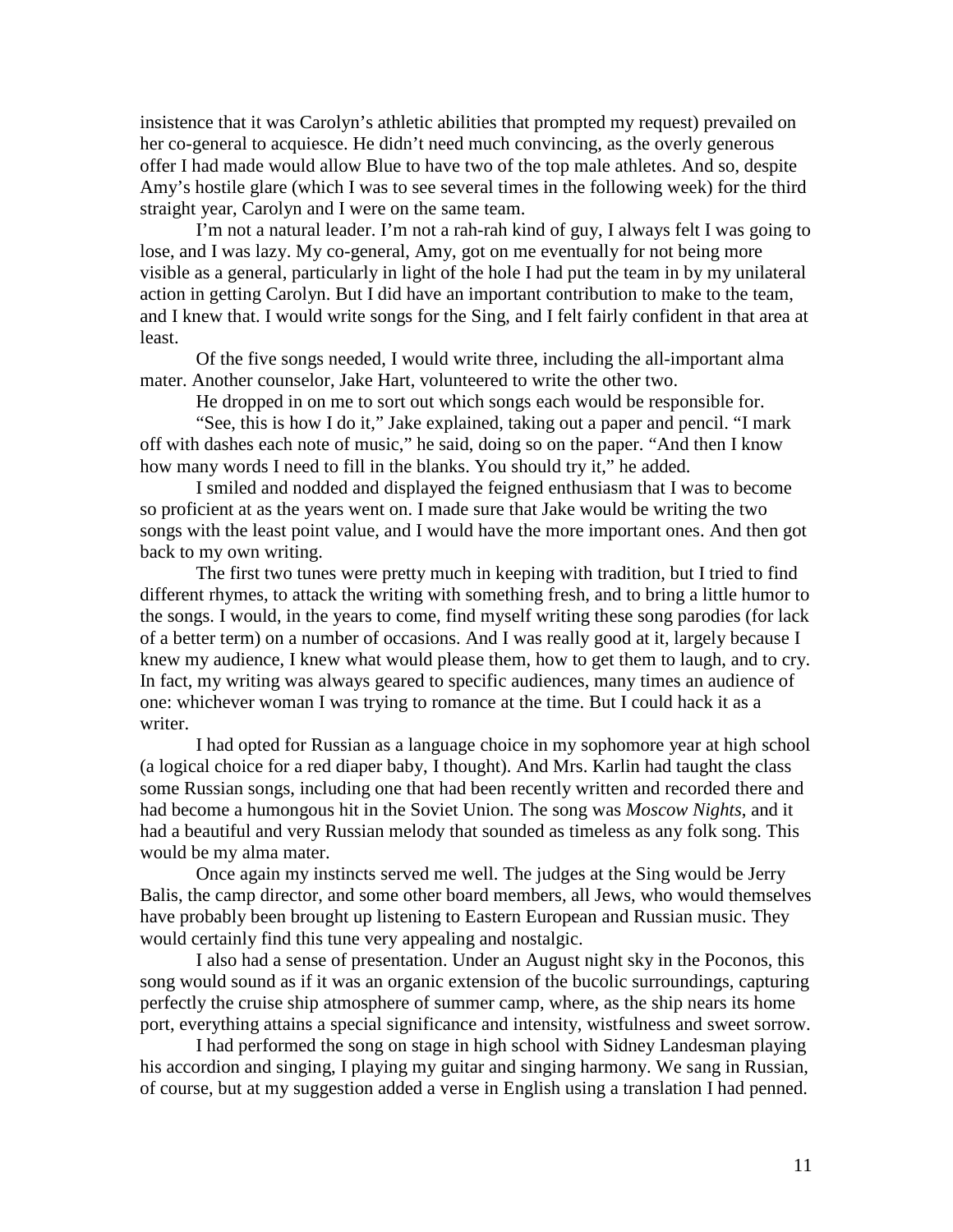I knew the song very well.

Unfortunately, the campers on the White team, of course, had never heard of it.

To teach a bunch of kids a song from scratch was a rather daunting enterprise, and certainly unprecedented in CBP Color War history. But the melody turned out to be easy to learn. I adapted my translation somewhat to the camp locations, but really it was pretty much a straight rendering of the original lyric that fit so well. And not satisfied with breaching tradition by using an unfamiliar tune, I also decided on an even more radical departure. I would not mention the name of the camp, in fact, not mention camp at all in the lyrics. I found "Camp Big Pocono," or as it was frequently rendered in past alma maters, "CBP" really tacky.

My lyrics were an ode to summer instead:

*Stillness by the lake, not a rustling sound Softly shines the moon, full and bright Oh, if you could know how I treasure so This most beautiful summer night.*

The kids got into it, and even the usually dour Amy was impressed with it, and with the way I finally took charge of my team preparing them for the Sing (although again I had to rely on my ability to feign enthusiasm when rehearsing Jake's two songs with them).

(Little did I know that within months, this melody, under the title *Midnight in Moscow,* would be recorded by a British pop group named Kenny Ball and His Jazzmen in an up tempo, instrumental version that would chart #2 for three weeks)

Carolyn delivered as always, but White was still trailing going into the Sing (owing largely to the "trade" that had gotten Carolyn on the team). But as was almost always the case, it was close enough that whoever won the Sing would win it all.

It was the day before Visiting Day, the penultimate weekend of the summer. My folks, on their way to Canada for a vacation, had gotten permission to attend the Sing, since they would not be around the following day.

It was a beautiful, clear night. The singing was spirited for both sides. But our singing of the alma mater was transfixing. The kids channeled the whole summer into their performance with an affection that was unmistakable. It was what the Sing was all about.

Amy, I and the two Blue generals were called up as Jerry announced the results.

Blue and White split the first four songs. White won both of my songs, lost both of Jake's. The way the point total stood, the winner of the alma mater would win Color War.

Jerry took his time.

"And the winner of the alma mater, and of Camp Big Pocono's 1961 Color War is…"

Time didn't exist. I had become, in Vonnegut's words, "unstuck in time." For the rest of my life, I would be able to go back to this moment any time I wanted.

"White. Congrat –" but Jerry couldn't be heard above the roar. The White team campers threw their lyric sheets in the air and pandemonium reigned. I returned Amy's hug somewhat half-heartedly (because of holding my cane and balance issues, I was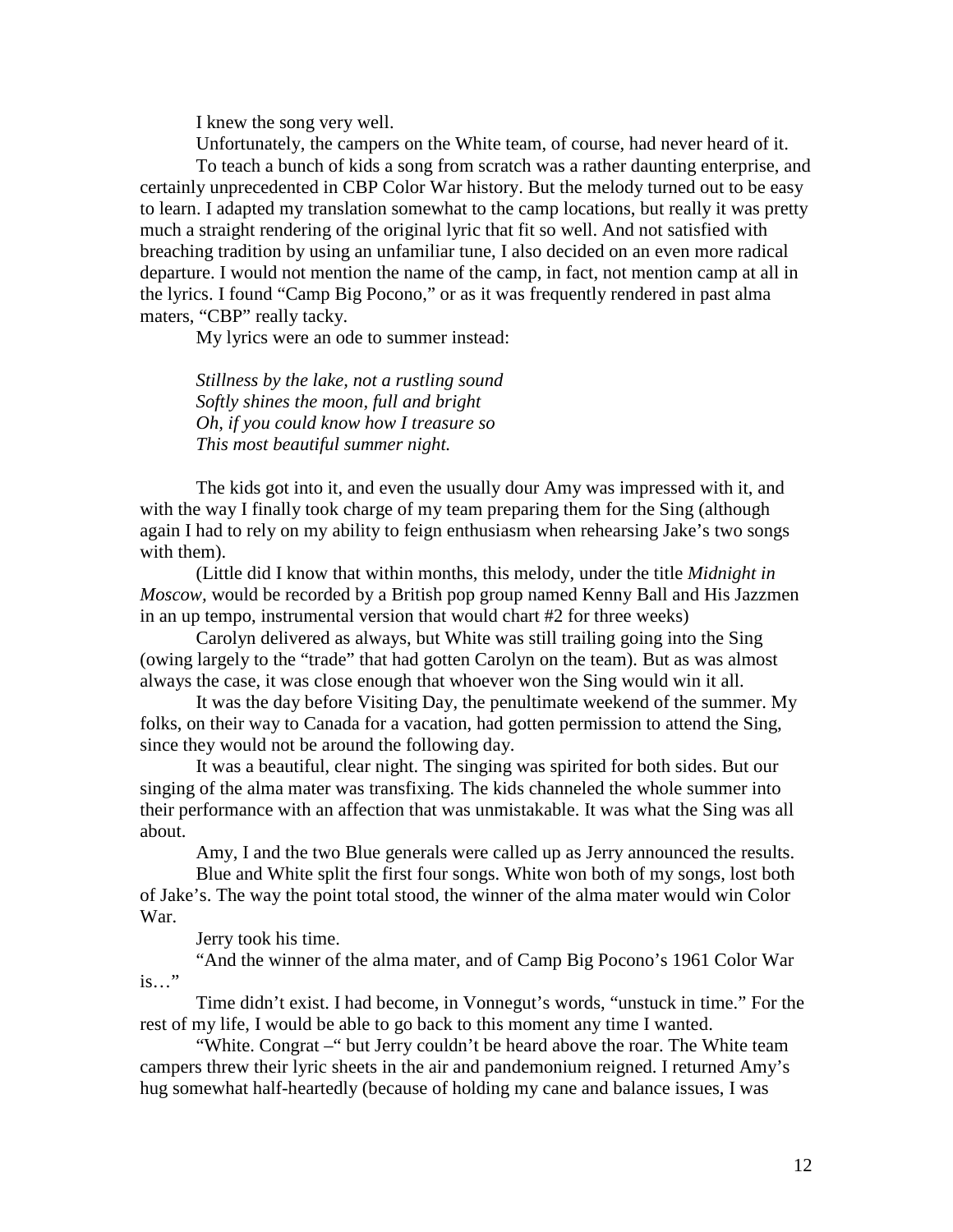usually a tentative hugger), and because of their proximity to where the generals were standing, my folks were next in line, beaming proudly. I spent a few obligatory moments with them, looking past them all the time.

Looking for Carolyn. That's the hug I wanted. That's the hug I had worked so diligently for. That's the hug, the fantasy of which, had made all this happen.

I hobbled on through the crowd, kids coming over and patting me or reaching to shake my hand (I used my right hand for the cane, so I grabbed their outstretched hands with my left, which tended to disorient them a bit). Some folks had something particular to say, as always happens in these situations, some important insight on how the victory was achieved. I listened as best I could in the din and smiled and agreed.

"Albi $"$ 

And then I saw Carolyn.

She was looking for me.

We didn't hug, we embraced, Carolyn's sturdy grip erasing any trepidation I might otherwise have had.

Time didn't exist.

And I felt validated.

The following day, Visiting Day, was sort of an open day for the campers. They could take their folks anywhere they wanted. Some kids didn't have visitors, like me, and just sort of killed time. For me, the day was spent rehearsing how I would approach Carolyn and ask her to the end-of-summer dance. Her folks were up from Philly, so I had to wait until they left.

When I felt the time had come, I made my way to the girls hill and to Carolyn's bunk. I walked in and she was alone inside, sitting on her bed. Her face beamed broadly when she saw me.

"Hi," I started. "Folks are gone, I guess?"

"Yeah," Carolyn said, still smiling broadly.

"Carolyn," I started, "I was wondering if you'd like to go to the end of summer dance with me."

That wonderful face with its wonderful smile that would only turn grim on the playing field all of a sudden transformed into a jolting mixture of surprise and regret.

"Oh, Albi," I heard how genuinely disappointed she felt, "I wish you'd asked me sooner. I just now said I'd go with somebody else."

"Oh," I said, looking down. "That's too bad."

"Who?" I finally asked.

"Jake," said Carolyn.

Time existed, and I smiled feebly and wished her the best and slowly trudged back to my bunk.

This was to be my last summer at Camp Big Pocono. The following year I was to enter into a totally different era of my life, one that included a fair number of pretty girlfriends. I would never see or speak with Carolyn again, although I did manage to include a Color War monologue in my first play which captured the whole experience rather humorously.

Jake Hart walked into a courtroom where I was working many years later. I saw his name on the appearance sheet, or else I never would have recognized him.

"Jake Hart," I said to him. "Did you go to Camp Big Pocono?"